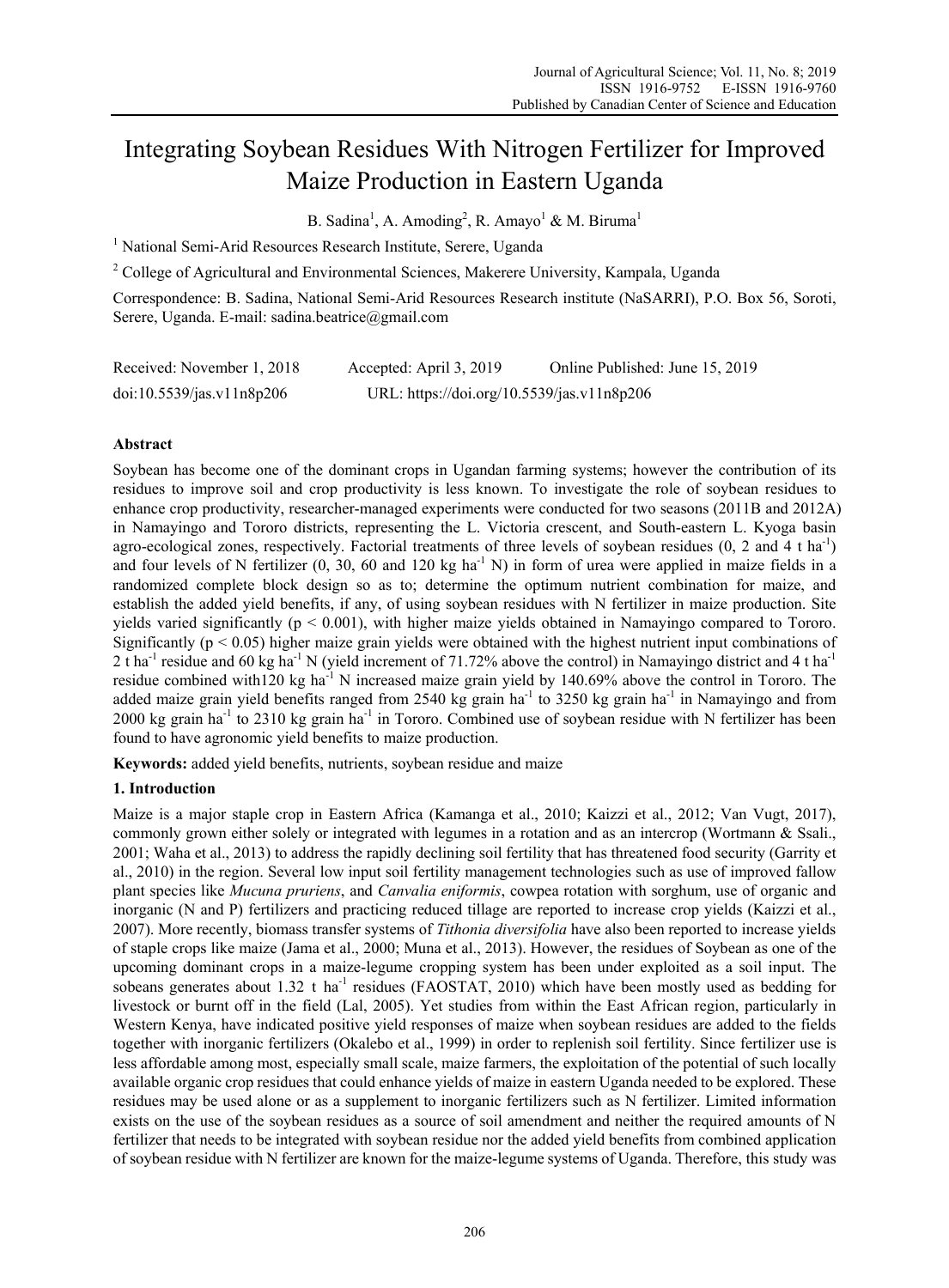designed to determine the optimum combinations of soybean residue with N fertilizer needed to optimize maize production.

## **2. Materials and Methods**

## 2.1 Site Characteristics of the Study Areas

The study was conducted in Namayuge village buswale sub county Namayingo district that represented the L. Victoria crescent agro ecological zone. Namayingo district is located at  $00^{\circ}17'$  N and  $33^{\circ}51'$  E at 1,200 meters above sea level. The L. Victoria crescent agro ecological zone lies at a mean altitude of 1,174 meters above sea level, with a sub-humid climate, bimodal rain fall pattern receiving rains of > 1200 mm and petric plinthsol soil type. The main food crops cultivated include maize, cassava, beans and sweet potatoes while robusta coffee is the major cash crop. The other site was Nyemnyemi village, Molo sub-county Tororo district representing the South and Eastern L. Kyoga basin. Tororo district is located at 00°45' N and 34°05' E at 1,185 meters above sea level. The South and Eastern L. Kyoga basin lies at a mean altitude of 1,075 meters above sea level with a sub-humid climate, and bimodal rain fall pattern receiving rains averaging  $at > 1200$  mm. It has petric plinthsol soils where the main food crops include finger millet, banana and maize (Wortmann & Eledu, 1999).

#### 2.2 Cumulative Daily Rainfall during Experimentation in Namayingo and Tororo Districts

The total daily cumulative rainfall for Tororo district in the seasons 2011B (419 mm) and 2012A (447 mm) were similar but lower than that received in Namayingo during similar seasons,  $2011B(543 mm)$  and  $2012A(605 mm)$ (Figure 1) . In both sites, rainfall distrib bution patterns s during each s season were si imilar although h amounts rece eived in Tororo were under sub humid climate.



Figure 1. Cumulative daily rainfall received during experimentation during 2011B and 2012A seasons in Figure 1. Cumulative daily rainfall received during experimentation during 2011B and 2012A seasons in<br>Namayingo and Tororo districts<br>2.3 Soil Sampling, Soybean Residue Characterization and Analyses<br>Soil samples were taken Namayingo and Tororo districts

## 2.3 Soil Sampling, Soybean Residue Characterization and Analyses

districts respectively. Random soil samples were taken from five spots at 0-20 cm depth in each farmer field to obtain composite samples of approximately 0.5 kg. The composite samples were air-dried, ground and sieved through 2 mm sieve and then subjected to analyses of soil pH, soil organic matter, Total N, extractable P, exchangeable bases and soil texture at Makerere University Soil and Plant analytical Laboratory. Soil pH was measured in a soil water solution at a ratio of 1:2.5; soil organic matter was determined by potassium dichromate wet acid oxidation method (Walkley & Black, 1934), total N by Kjeldhal digestion (Bremner, 1960).

Extractable P by Bray P1 method (Bray & Kurtz, 1945), exchangeable bases  $(K^+, Na^+)$  from an ammonium acetate extract by flame photometry (Hanway & Heidel, 1952) and atomic absorptionSpectrophotometry (Macphee & Ball, 1967) for Ca<sup>2+</sup> and Mg<sup>2+</sup> ions and particle size distribution (texture) using the Bouyoucos (hydrometer)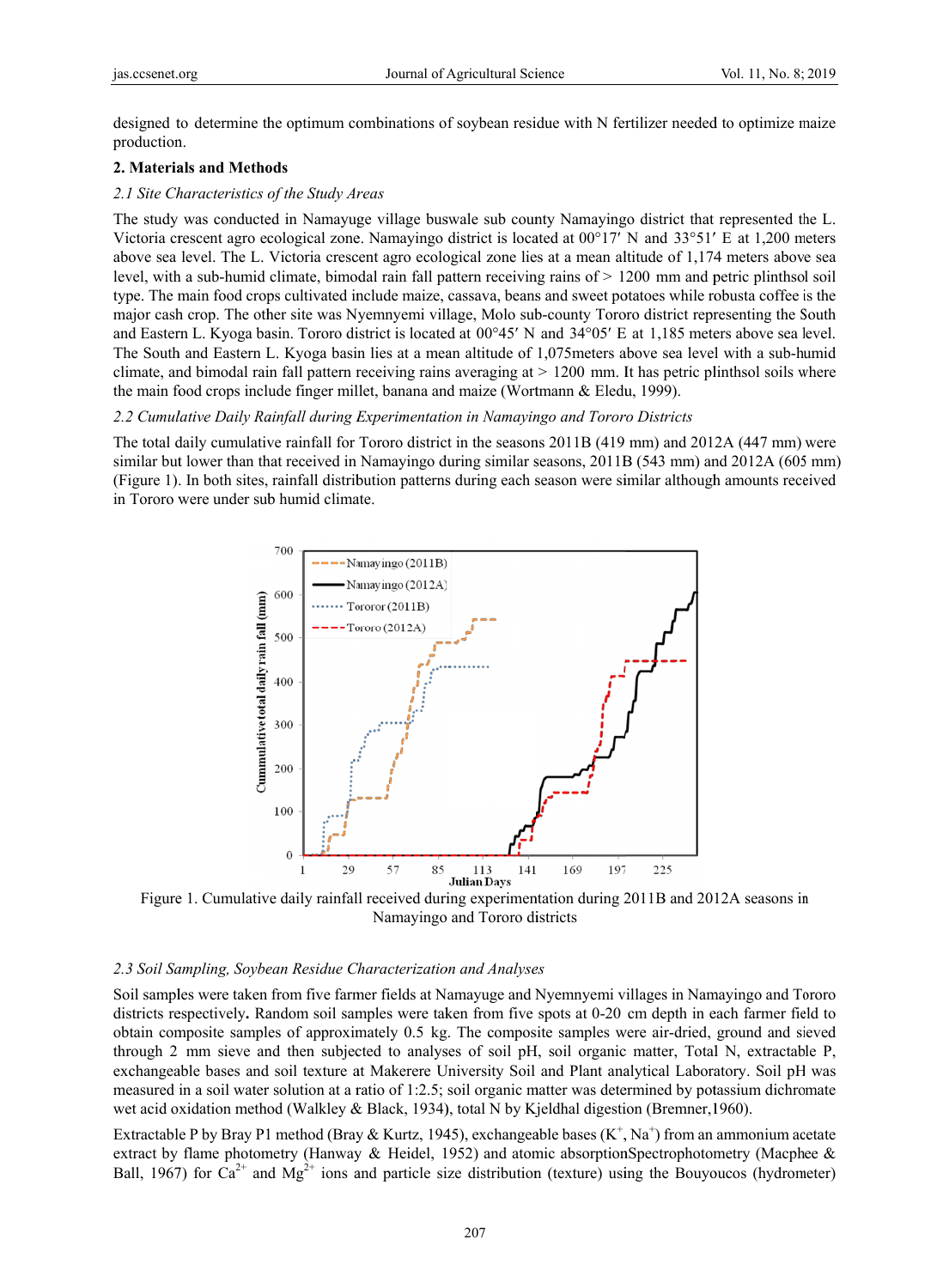method (Bouyoucos, 1936). Soybean residues from each farmer's homestead were bulked and composite soybean residue samples were collected, oven-dried at 70 °C, ground into fine powder and sieved through a 0.5 mm sieve prior to analysis of total N, P and K. Total N and P were analyzed from micro-Kjeldhal digests with  $H<sub>2</sub>SO4$  and  $H<sub>2</sub>O<sub>2</sub>$  followed by steam distillation and titration with HCL for N, and by colorimetry (molybdenum-blue) for P and K by atomic absorption spectrophotometry. The initial analysis of the soils at both Namayingo and Tororo experimental sites showed moderately acidic soils with soil pH values above the critical value of 5.5 (Foster, 1971), rich in exchangeable bases though soil organic carbon and extractable Bray-1P was below the critical of 10 mg kg<sup>-1</sup> at both sites (Table 1). The soil texture in Namayingo was loam while that at Tororo was sandy loam. Generally, the soils from both sites were of low fertility (Foster, 1981; Ssali, 2002) and are often less productive Petric Plinthsols. Soybean residue differed significantly ( $p < 0.05$ ) in N content at the two sites (Table 2). This information was later used as a basis to apportion required fertilizer rates for the different study sites.

# *2.4 Establishment and Management of the Field Experiments*

Field experiments were conducted for two seasons (2011B and 2012A) in the two study sites. In the second season (2012A), the residual effects of the nutrients applied in the first season (2011B) were assessed. In the first season, the fields were ox-ploughed, harrowed and plot sizes of  $5 \times 5$  m demarcated and in the second season land preparation was done on plot basis using a hand hoe. In both seasons, a randomized complete block design was used with a  $3 \times 4$  factorial treatment structure. Four experimental gardens hosted by farmers were replicates in each of the sites (Namayingo and Tororo). The treatments included three levels soybean residue applied at 0, 2 and 4 t ha<sup>-1</sup> and four levels of urea (used as N source) at 0, 30, 60 and 120 kg ha  $N^{-1}$ . The treatment combinations were 2 t ha<sup>-1</sup> of soybean residue with three levels of N (30 N, 60 N, and 120 kg ha N<sup>-1</sup>) and 4 t ha<sup>-1</sup> of soybean residue with three levels of N (30 N, 60 N,  $\&$  120 kg ha N<sup>-1</sup>). The test crop was (DH04), a Kenyan hybrid maize variety that is tolerant to *striga* weed. The quantities of the residues applied were on dry matter basis after adjusting to 12% moisture content. The experiments were planted in September, 2011 short rainy season (season B) and March, 2012 for the long rainy season (2012A season). All the experiments were planted at a recommended spacing of 75  $\times$  50 cm with two plants per hill and plot sizes of 5  $\times$  5 m at both sites. Agronomic management practices were done as recommended, for example, weeding was done twice, N fertilizer rates in form of urea and potassium in form of muriate of potash were applied in two equal splits; at planting and five weeks after planting, while Phosphorus fertilizer was applied as a basal at recommended rate of 45 kg P ha<sup>-1</sup> in all the plots with exception of the control plots in the first season. The first split of N fertilizer applied was to enhance decomposition of the soybean residue. This is because soybean residues have  $\leq 2.5\%$  N (Palm et al., 2001).

| Site                   | pH(H <sub>2</sub> O) | SOC.        | Bray 1 P K               |     | Na                                                                                                                | Ca   | Mg  | Sand | Silt | Clav        |
|------------------------|----------------------|-------------|--------------------------|-----|-------------------------------------------------------------------------------------------------------------------|------|-----|------|------|-------------|
|                        |                      | $g kg^{-1}$ |                          |     | $mg \, kg^{-1}$ --- Exchangeable bases (cmol kg <sup>-1</sup> ) --- ------- Texture (g kg <sup>-1</sup> ) ------- |      |     |      |      |             |
| Namayingo              | 5.81                 |             | $18\pm 03$ $28\pm 05$    |     | $0.5\pm0.1$ $0.8\pm0.02$ $7.5\pm0.4$ $3.1\pm0.4$ $420\pm4.7$ $330\pm3.7$ $250\pm8.5$                              |      |     |      |      |             |
| Tororo                 | 5.78                 |             | $10\pm 0.5$ 1 $0\pm 8.7$ |     | $0.5\pm0.1$ $0.8\pm0.03$ $5.6\pm0.1$ $2.1\pm0.1$ $730\pm4.6$ $120\pm2.0$                                          |      |     |      |      | $150\pm3.1$ |
| <b>Critical values</b> | 5.5                  | 30          | 15                       | 0.4 | 0.2                                                                                                               | 0.44 | 0.4 | NA   | NΑ   | NΑ          |

Table 1. Initial soil characteristics of experimental sites

*Note.* NA = Not Available, Values are M±SD (Means±Standard Deviation).

Table 2. Chemical characteristics of soybean residues used in experimental fields

| Site                | % Total       |               |               |  |  |  |
|---------------------|---------------|---------------|---------------|--|--|--|
|                     |               |               |               |  |  |  |
| Namayingo $(n = 5)$ | $1.1 \pm 0.3$ | $0.5 \pm 0.4$ | $1.1 \pm 0.4$ |  |  |  |
| Tororo $(n=5)$      | $0.6 \pm 0.1$ | $0.6 \pm 0.3$ | $1.0 \pm 0.1$ |  |  |  |

*Note*. Values are M±SD (Means± Standard Deviation).

# *2.5 Data Collection and Analysis*

# 2.5.1 Grain and Stover Yield Analyses

Maize yield data was collected at physiological maturity from four farmer fields  $(n = 4)$  at both Tororo and Namayingo districts. Three inner rows of each plot constituting a sampling area of  $2.25 \times 4$  m were used per plot.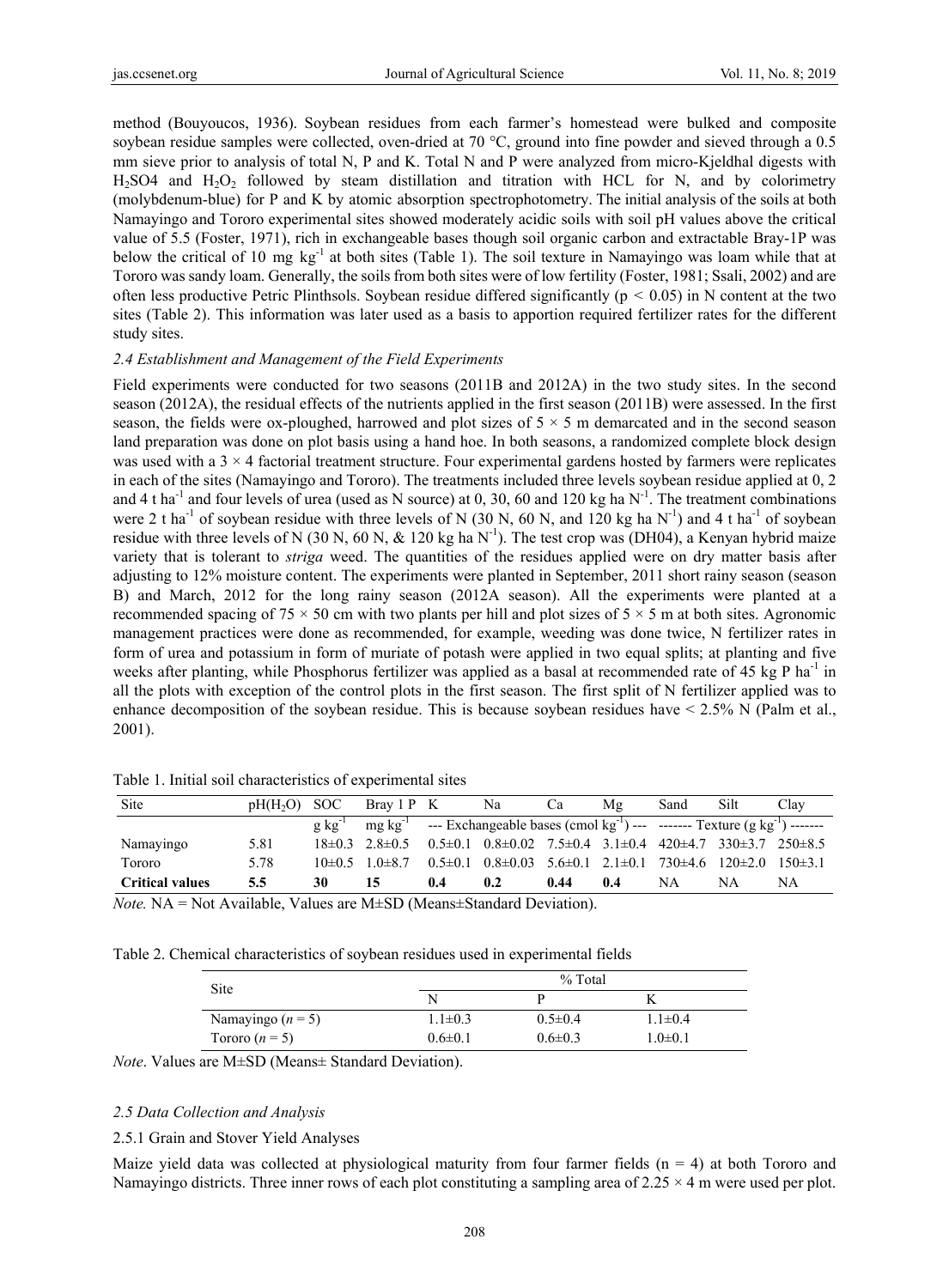The plant stand count of the selected rows of each field was conducted to establish the number of plants per plot. The plants for analysis were cut at ground level leaving out three plants at the edges of the plots (the first and the last plants of each selected row) to minimize border effect. Total above ground biomass including cobs after threshing and stover were harvested oven dried at 7 °C for 72 hrs. The oven-dry weight was measured and used to adjust the grain and stover yields to 12% moisture content.

2.5.2 Quantification of the Added Yield Benefits Derived From Combined Application of Soybean Residue With N Fertilizer

Added benefits were calculated following an equation adapted from Vanlauwe et al. (2001) as;

$$
AB = Ycomb - (Yfert - Ycont) - (Yresidue - Ycont) - Ycont
$$
 (1)

Where, AB = Added Benefits, Ycomb = mean yield from combined use of N fertilizer and soybean residue, Yfert = mean yield from sole N fertilizer, Ycont = mean yield from the control treatment, and Yresidue = mean yield from sole soybean residue.

All the data collected were subjected to analysis of variance using the GENSTAT statistical package of  $11<sup>th</sup>$  edition. The sole  $N \times$  sole residue interactions for both grain and stover maize yields were considered while for season, joint analyses were done since the seasons were different. Means were separated using Fisher' Protected Least Significant Difference (LSD) at 5% probability levels (K. A. Gomez & A. A. Gomez, 1984).

## **3. Results**

*3.1 Effect of sole Soybean Residue, N Fertilizer and Combinations of Soybean Residue With N Fertilizer on Average Maize Grain and Dry Matter Yield in Namayingo and Tororo Districts* 

Average maize grain yield varied significantly ( $p < 0.001$ ) with the additions of sole nitrogen fertilizer, sole soybean residue ( $p < 0.001$ ) and combinations of N fertilizer with soybean residue ( $p < 0.001$ ) in Namayingo district (Table 3). Maize grain yield increased by 85.71%, 71.72%, 67.98% and 44.48% above the control yields following the order of sole N fertilizer at 60 kg ha<sup>-1</sup> N > 2 t ha<sup>-1</sup> residue combined with 60 kg ha<sup>-1</sup> N > combination of 4 t ha<sup>-1</sup> residue with 60 kg ha<sup>-1</sup> N and sole soybean residue at 4 t ha<sup>-1</sup> residue respectively across the two seasons. Hence, highest maize grain increments were obtained with application of sole N fertilizer at 60 kg ha<sup>-1</sup> N (85.71% above the control) and a combination of 2 t ha<sup>-1</sup> residue with 60 kg ha<sup>-1</sup> N (71.72% above the control). For sole N fertilizer, highest dry matter yield increment (93.75% above the control) was obtained at sole N fertilizer at 60 kg ha<sup>-1</sup> N while for sole residue, combination of 2 t ha<sup>-1</sup> residue, 4 t ha<sup>-1</sup> residue with N fertilizer occurred at highest nutrient combination rates (dry matter yield increased by 64.41% above the control for sole 4 t ha-1 residue, 99.49% and 102.10% increment of dry matter yield above the control with a combined application of 2 t ha<sup>-1</sup> residue with 120 kg ha<sup>-1</sup> N and 4 t ha<sup>-1</sup> residue with 120 kg ha<sup>-1</sup> N) respectively.

| N-Rates $(kg ha^{-1})$ | Residue-Rates $(t \text{ ha}^{-1})$ | Sole N                         | Sole Residues | $2t+N$ | $4t+N$                                                            |  |
|------------------------|-------------------------------------|--------------------------------|---------------|--------|-------------------------------------------------------------------|--|
|                        |                                     | Grain Yield $(t \, ha^{-1})$ - |               |        |                                                                   |  |
| $\boldsymbol{0}$       | $\theta$                            | 1.63                           | 1.63          | 1.63   | 1.63                                                              |  |
| 30                     | 2t                                  | 2.12                           | 2.12          | 2.38   | 2.25                                                              |  |
| 60                     | 4t                                  | 3.03                           | 2.36          | 2.80   | 2.74                                                              |  |
| 120                    |                                     | 2.43                           |               | 2.91   | 2.78                                                              |  |
| P-Value                |                                     | 0.001                          | 0.001         | 0.001  |                                                                   |  |
| LSD(0.05)              |                                     | 0.140                          | 0.121         | 0.242  |                                                                   |  |
|                        |                                     |                                |               |        | ----- Dry Matter Yield (t ha <sup>-1</sup> ) -------------------- |  |
| $\mathbf{0}$           | $\theta$                            | 2.72                           | 2.72          | 2.72   | 2.72                                                              |  |
| 30                     | 2t                                  | 4.00                           | 4.26          | 4.57   | 3.70                                                              |  |
| 60                     | 4t                                  | 5.27                           | 4.47          | 4.62   | 4.98                                                              |  |
| 120                    |                                     | 4.30                           |               | 5.43   | 5.50                                                              |  |
| P-Value                |                                     | 0.001                          | 0.005         | 0.001  |                                                                   |  |
| LSD(0.05)              |                                     | 0.487                          | 0.422         | 0.843  |                                                                   |  |

Table 3. Effect of sole soybean residue, N fertilizer and combinations of soybean residue with N fertilizer on average maize grain and dry matter yield across two seasons in Namayingo district

In Tororo district, average maize grain yield varied significantly  $(p < 0.001)$  only with the additions of sole nitrogen fertilizer and sole soybean residue ( $p < 0.001$ ) with no significant interactions due to combinations of N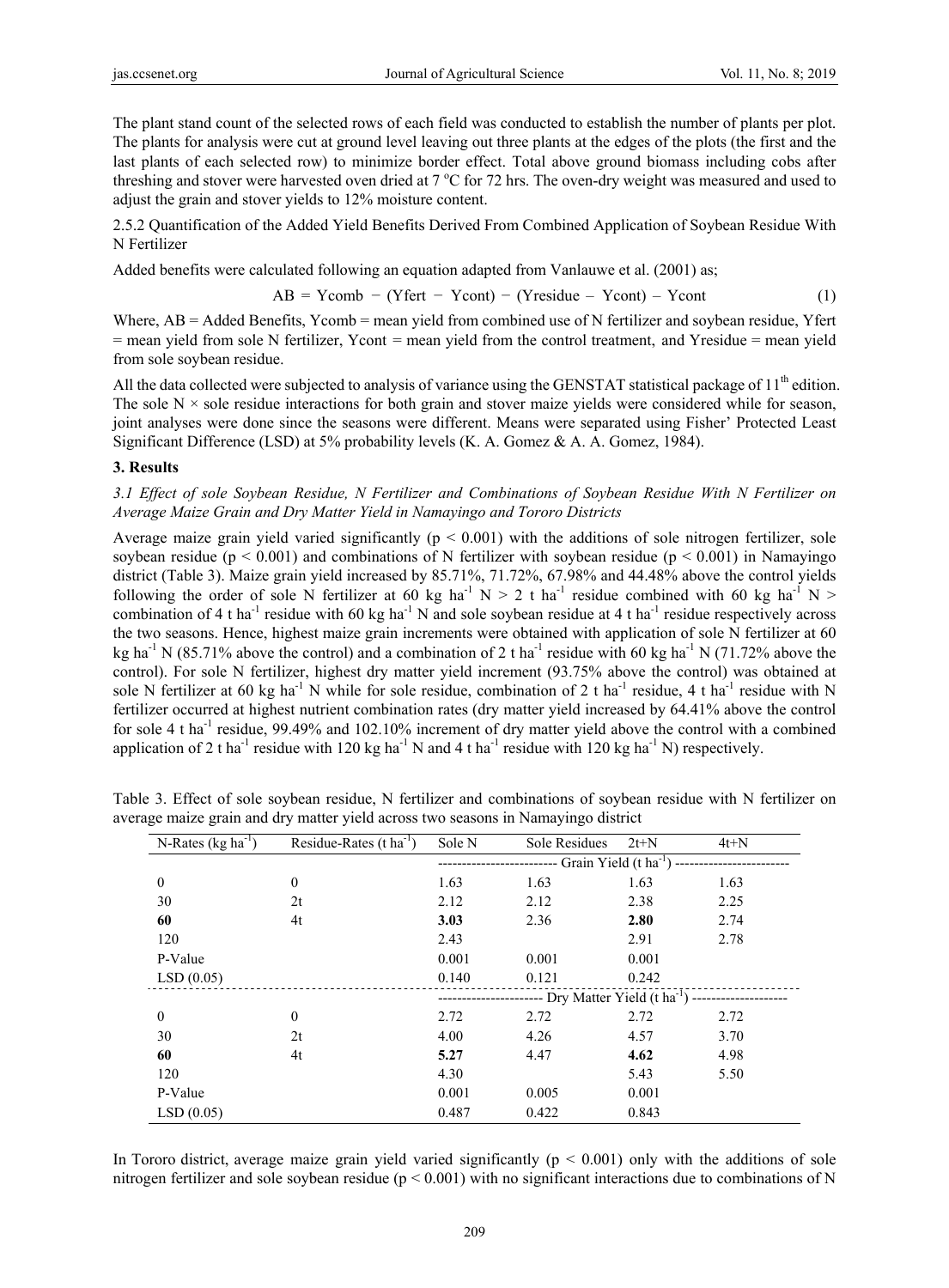fertilizer with soybean residue on maize grain yield (Table 4). However, maize grain yield increased with increase in soil input rates. Sole N fertilizer at 120 kg ha<sup>-1</sup> N increased average maize grain yield by 100.10%, 2 t ha<sup>-1</sup> residue combined with 120 kg ha<sup>-1</sup> N increased by 115.10% and 4 t ha<sup>-1</sup> residue combined with 120 kg ha<sup>-1</sup> N increased by 140.69% above the control yield. That is, highest grain yields were obtained with addition of highest input rates. Addition of sole soybean residue at 2 t ha<sup>-1</sup> residue increased maize grain yield by 49.80% above the control. For dry matter yield, average dry matter yield increased significantly ( $p < 0.001$ ) with application of the soil amendments (Table 4). Dry matter yield increased by 74.62%, 109.09% and 134.59% above the control yield with sole N fertilizer at 120 kg ha<sup>-1</sup> N, 2 t ha<sup>-1</sup> residue combined with 120 kg ha<sup>-1</sup> N and 4 t ha<sup>-1</sup> residue combined with120 kg ha<sup>-1</sup> N respectively. Similar to maize grain yield, highest average dry matter yield increment of 62.20% above the control yield was obtained at 2 t ha<sup>-1</sup> residue (Table 4).

| N-Rates $(kg ha^{-1})$ | Residue-Rates $(t \text{ ha}^{-1})$ | Sole N | Sole Residues                                                                  | $2t+N$ | $4t+N$ |
|------------------------|-------------------------------------|--------|--------------------------------------------------------------------------------|--------|--------|
|                        |                                     |        | -- Grain Yield $(t \text{ ha}^{-1})$ -                                         |        |        |
| $\boldsymbol{0}$       | $\theta$                            | 1.02   | 1.02                                                                           | 1.02   | 1.02   |
| 30                     | 2t                                  | 1.41   | 1.52                                                                           | 1.76   | 1.82   |
| 60                     | 4t                                  | 1.57   | 1.47                                                                           | 1.98   | 2.29   |
| 120                    |                                     | 2.04   |                                                                                | 2.19   | 2.46   |
| P-Value                |                                     | 0.001  | 0.001                                                                          | 0.216  |        |
| LSD(0.05)              |                                     | 0.151  | 0.130                                                                          | 0.261  |        |
|                        |                                     |        | ------------------ Dry Matter Yield (t ha <sup>-1</sup> ) -------------------- |        |        |
| $\boldsymbol{0}$       | $\theta$                            | 1.65   | 1.65                                                                           | 1.65   | 1.65   |
| 30                     | 2t                                  | 2.44   | 2.68                                                                           | 2.86   | 3.33   |
| 60                     | 4t                                  | 2.36   | 2.38                                                                           | 3.15   | 3.69   |
| 120                    |                                     | 2.88   |                                                                                | 3.45   | 3.87   |
| P-Value                |                                     | 0.001  | 0.001                                                                          | 0.573  |        |
| LSD(0.05)              |                                     | 0.365  | 0.316                                                                          | 0.632  |        |

Table 4. Effect of sole soybean residue, N fertilizer and combinations of soybean residue with N fertilizer on average maize grain and dry matter yield in Tororo district

# *3.2 Added Grain Yield Benefits Arising From Combined Application of Soybean Residue With N Fertilizer in Namayingo and Tororo Districts*

The interactive benefits arising from the combined application of soybean residues with N fertilizer were generally positive across the two sites (Figure 2). Added grain yield benefits were obtained with a combinations of 2 t ha<sup>-1</sup> residue with N fertilizer at 30 kg ha<sup>-1</sup> N (3030 kg grain ha<sup>-1</sup>), 60 kg ha<sup>-1</sup> N (2540 kg grain ha<sup>-1</sup>) and 120 kg ha<sup>-1</sup> N (3250 kg grain ha<sup>-1</sup>) respectively in Namayingo (Figure 2a) as compared to a combination of 4t ha<sup>-1</sup> residue with N fertilizer at 30 kg ha<sup>-1</sup> N (2660 kg grain ha<sup>-1</sup>), 60 kg ha<sup>-1</sup> N (2240 kg grain ha<sup>-1</sup>) and 120 kg ha<sup>-1</sup> N  $(2280 \text{ kg grain ha}^{-1})$  (Figure 2a). However, the highest added grain yield benefit was obtained with a combination of 2 t ha<sup>-1</sup> residue with N fertilizer at 120 kg ha<sup>-1</sup> N (3250 kg grain ha<sup>-1</sup>). In Tororo, added grain yield benefits were obtained with a combinations of 4 t ha<sup>-1</sup> residue with N fertilizer at 30 kg ha<sup>-1</sup> N (2000 kg grain ha<sup>-1</sup>), 60 kg ha<sup>-1</sup> N (2310 kg grain ha<sup>-1</sup>) and 120 kg ha<sup>-1</sup> N (2100 kg grain ha<sup>-1</sup>) respectively (Figure 2b) as compared to a combination of 2 t ha<sup>-1</sup> residue with N fertilizer at 30 kg ha<sup>-1</sup> N (1890 kg grain ha<sup>-1</sup>), 60 kg ha<sup>-1</sup> N (1950 kg grain ha<sup>-1</sup>) and 120 kg ha<sup>-1</sup> N (1690 kg grain ha<sup>-1</sup>) (Figure 2b) and the highest added grain yield benefit was obtained with a combination of 4 t ha<sup>-1</sup> residue with N fertilizer at 60 kg ha<sup>-1</sup> N (2310 kg grain ha<sup>-1</sup>).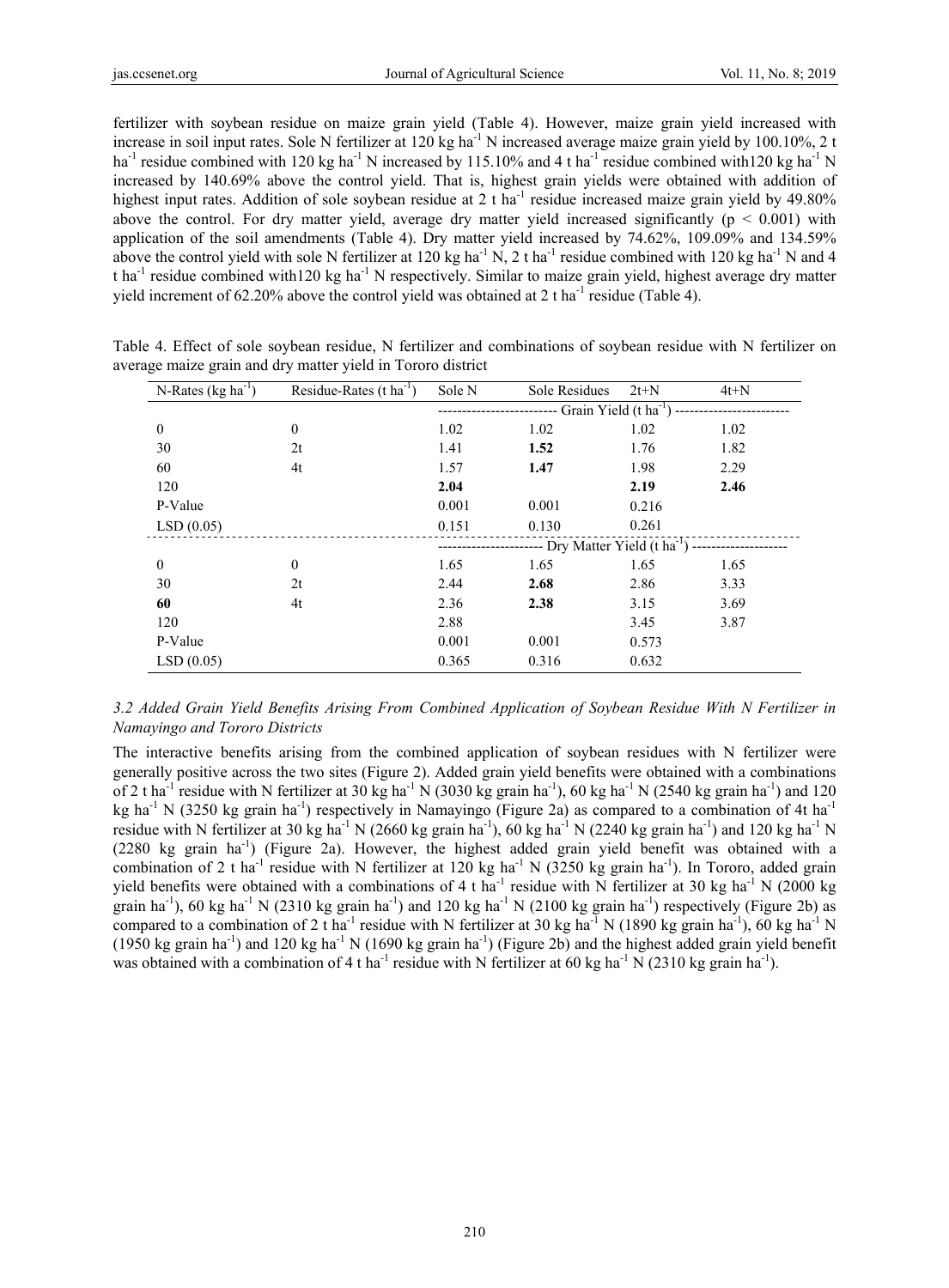

Figure 2. Added maize grain yield benefits from combined application of soybean residues with N fertilizer in Namayingo (a) and Tororo (b) districts. (N rates) = 0, 30, 60, 120 kg ha N<sup>-1</sup> (2 t = 2 t ha<sup>-1</sup> soybean residues = 18 kg N and 4 t = 4 t ha<sup>-1</sup> soybean residues = 36 kg N) based on the nitrogen content of soybean residues (Table 2)

#### **4. Discuss sion**

## 4.1 Mean Maize Yields Across Seasons in Namayingo and Tororo Districts

Highest average maize grain yield increments were obtained with higher sole N fertilizer rates of 60 kg ha<sup>-1</sup> N and at 120 kg  $ha^{-1}N$  (85.71% and 100.10% above the control) for Namayingo and Tororo districts respectively (Tables 3 and 4), with higher maize grain yields obtained from Namayingo as compared to Tororo. The site yield differences could be due to the differences in soil texture. Thus, the sandy loam soil texture characterized with poor water holding and cation exchange capacities in Tororo as compared to the sandy clay loam soils of Namayingo with a higher water holding and nutrient retention capacities (Wolkowski et al., 1995) contributed to the observed yield difeferences. Apparently, soil texture is among the indices that influence the inherent fertility status of fields with the ability of fine textured soils to hold and retain water and nutrient stocks better thereby influencing the positive yield responses of crops to applied nutrient inputs. (Bationo et al., 2007) as compared to course textured soils indicative of less fertile soils in Tororo that could have enhanced nutrient losses through runoff thereby, requiring more N rates to enhance maize yields in Tororo than in Namayingo. Ebanyat (2009) similarly reported low finger millet yields from Pallisa Eastern Uganda due to degraded fields that required more soil input amendments for improved crop yields. Furthermore, Mtambanengwe et al. (2006) reported differences in yield increases when N fertilizer was applied with sunn-hemp (*Crotolaria juncea* L.) in fine and coarse textured soils. The fine textured soils recorded higher yield increases than in the sandy and coarse textured soils because of the higher nutrient stocks in the fine textured soils than the sandy textured inherently infertile soils.. In addition, the highest maize grain yields obtained from sole application of N fertilizer could probably be attributed to the ability of inorganic fertilizer to supply readily available nutrients for immediate plant uptake unlike the organic inputs that release nutrients slowly to improve soil physical, chemical and biological properties in the longer period. More so, this study was conducted for only two seasons where the second season focused at the residual effects of the applied soil inputs hence the reported yield responses due to sole N fertilizer application at both sites. Generally, maize yield responses were least with sole use of organic materials as compared to inorganic N fertilizer and integrated use of the soil amendments (Tables 3 and 4) in Namayingo and Tororo respectively. This is because the organic materials mainly tend to improve soil organic carbon content and soil physical properties in a much longer period than in two cropping seasons. Hence the two cropping seasons conducted for this study could have not been sufficient enough to enhance soybean residue decomposition given the relatively high carbon to nitrogen ratio of approximately 15:1. Other research findings indicate that time, C:N ratio and temperatures are key parameters in residue decomposition (Al-Kaisi et al., 2014) therefore, much as the temperatures in the study areas were adequate, the C:N ratio and time factors could have contributed to the low yields obtained from sole soybean residue additions. Though sole N fertilizer avails nutrients immediately for plant uptake, there are higher risks to losses through runoff and leaching (Vanlauwe et al., 2001; Shroder, 2005) given the moderately high rainfall received during the time of experimentation (Figure 1). Combined application of N fertilizer with soybean residue resulted in highest maize yields at highest nutrient input rates in Tororo district probably due to more nutrient depleted soils in Tororo that require higher soil nutrient rates to improve maize yields. It is also liley that the soybean residue used required higher nitrogen input rates to aid mineralization and consequently nutrient release for plant uptake. Okalebo et al. (1999), and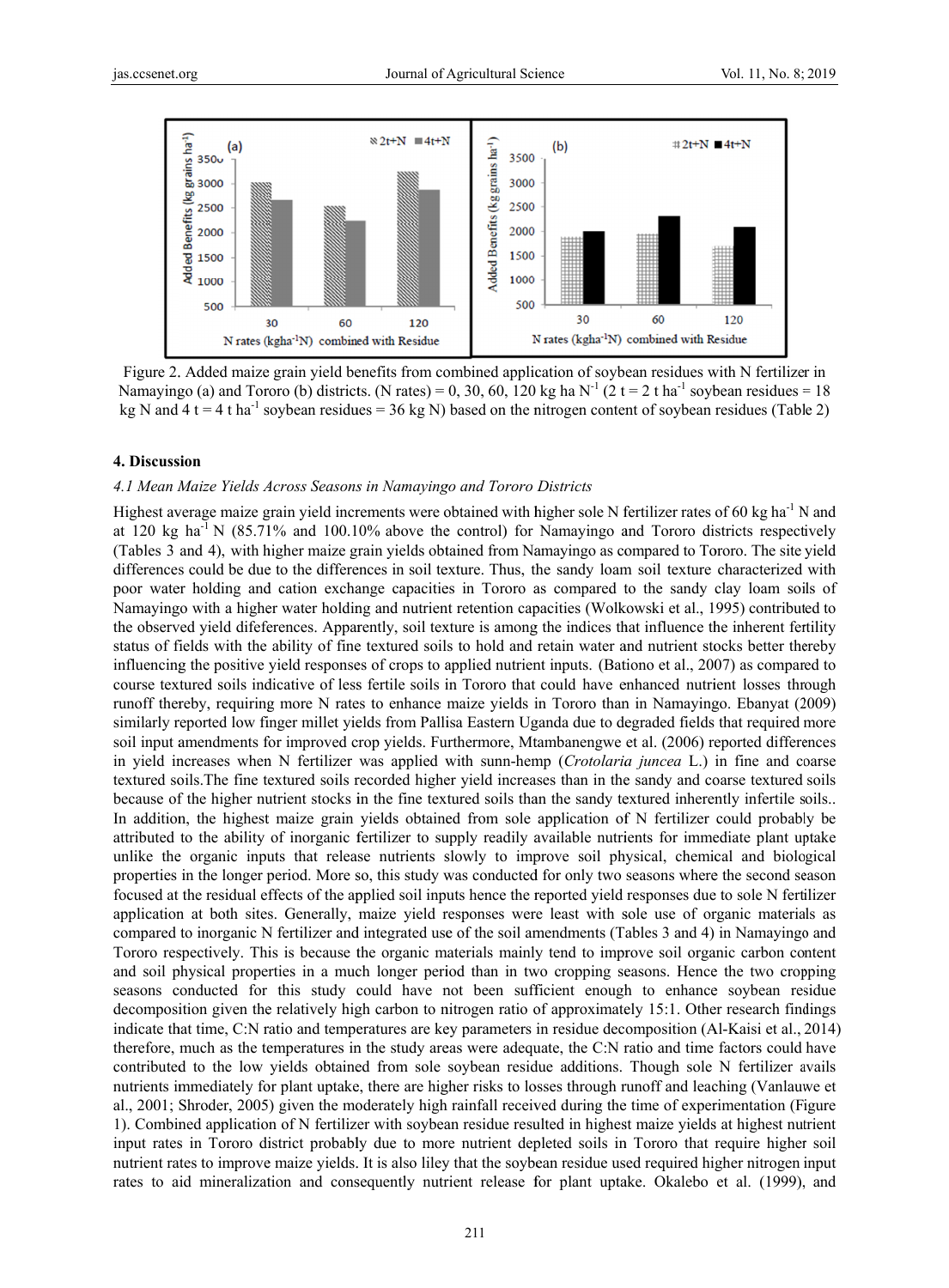Schoessow et al. (2010) reported higher maize yields from combined application of soybean residues with N fertilizer at N rates greater than 80 kg N ha<sup>-1</sup>. The implication could be that maize yield enhancement with combined application of soybean residue with N fertilizer is achievable at high N fertilizer rates more especially if applied in fields that are depleted of soil nutrients. The findings are consistent with Ebanyat (2009) who reported that degraded fields require high soil input nutrient rates to enhance crop yields. Furthermore, the decision support tool for organic materials recommends for integrated use of low to medium quality crop residues with N fertilizer or high quality organic materials (Palm et al., 2001). The findings are in agreement with Al-Kaisi et al. (2014) that crop residues with C:N ratios of about 15:1 are easily mineralized by soil microbes and consequently release nutrients for plant uptake hence the significantly high yield increments obtained from the integrated application of soybean residue with N fertilizer. This implies that, in addition to C:N ratio and temperature as factors that affect crop residue decomposition, the fertility status of the fields onto which the crop residues are to be applied must be considered. The research findings indicate that integrated use of medium quality crop residues particularly soybean residues integrated with N fertilizer only gives significantly high yields with addition of high input rates of N fertilizer. In Namayingo, highest maize yield increments occurred with the addition of 2 t ha<sup>-1</sup> residue combined with 60 kg ha<sup>-1</sup> N (71.72% grain yield increment) (Table 3) that could be attributed to higher amounts of total N recovered in the soybean residues (Table 2) and improved physical soil conditions attributed to soybean residues that work in synergism (Afridi et al., 2012). Similar findings have been reported by Muyayabantu et al. (2012) on combined used of N and P fertilizers with *Tithonia diversifolia* on maize in D.R. Congo that also accrued due to improved nutrient use and recovery efficiencies (Jan et al., 2007). In addition, Thind et al. (2019) reported high wheat yields when reduced tillage was combined with in-situ rice residue incorporation alongside with 150 kg ha<sup>-1</sup> N in a sandy loam soil of India since the high initial N rate promoted mineralization and subsequent nutrient release in the short term. Furthermore, Afridi et al. (2012) reported highest wheat grain yield from combined application of soybean residues with 100 kg ha<sup>-1</sup> N in Pakistan that was mainly attributed to increased decomposition and mineralization of the organic nitrogen from the soybean residues. The research findings concur with the findings of other researchers that integrated use of soybean residues with N fertilizer are agronomically beneficial at higher input combination rates particularly the N fertilizer rate of over 60 kg ha<sup>-1</sup> N. Although the rates vary with the soil textural classes as more N rates (120) kg ha<sup>-1</sup> N) combined with soybean residues resulted in higher maize grain yields in Tororo district that has sandy loam soils.

# *4.2 Added Maize Grain Yield Benefits Arising From Combined Application of Soybean Residue With N Fertilizer in Namayingo and Tororo Districts*

The interactive benefits arising from the combined application of soybean residues with N fertilizers were mainly positive (Figure 2). The positive added grain yield benefits due to the combined application of soybean residues could have been attributed to better nutrient supply from both inorganic fertilizer and soybean residue that enhanced synchrony between nutrient supply, crop demand, nutrient utilization and consequently positive added yield benefits. In addition, since K and P fertilizers were blanket applied, there are possibilities that the K and P nutrients applied from triple superphosphate and muriat of potash could have influenced the uptake and responses of the added N fertilizer combined with the soybean residues thereby contributing to the added yield benefits. The findings are in agreement with previous findings that combined application of organic materials with fertilizers result in added yield benefits in terms of extra grain yields as compared to sole application of either nutrient input (Vanlauwe et al., 2001a, 2002b; Mucheru et al., 2002; Gentile et al., 2008). Also, chivenge et al. (2009) reported positive added maize grain yield from combined application of class III organic residues (sawdust and maize stover) with N fertilizer in central Kenya that gave positive added maize grain yields especially in a course textured less fertile soil (Mchanga site) typical of the study site (Tororo). This was attributed to the better soil conditions created by the addition of the residues given the sandy loam texture of the soils in Tororo similar to the Mchanga site of central Kenya hence the added positive maize grain yields obtained. Although some research findings have indicated negative interactions from combined application of N fertilizer with various organic materials for instance, saw dust and maize stover (class III organic residue) that often induce microbial N limitations since the organic residues are of low quality and have a high C:N ratio hence the negative interactive effects as a result of N immobilization. However, in this study, negative interactions were not obtained (Chivenge et al., 2009). Our findings indicate that class II organic residues typical of the soybean residues used in this study resulted in positive added maize grain yields though at higher input combination rates of 2 t ha<sup>-1</sup> soybean residues with 60 kg ha<sup>-1</sup> N and 4 t ha<sup>-1</sup> soybean residue with 120 kg ha<sup>-1</sup> N in Namayingo and Tororo districts respectively. Furthermore, negative interactions might also arise due to climatic factors such as excessive rainfall during the season that leach out the available nutrients hence the low added yields (Vanlauwe et al., 2002) as well as the fertility status of the fields. It is noteworthy that rainfall amount received during the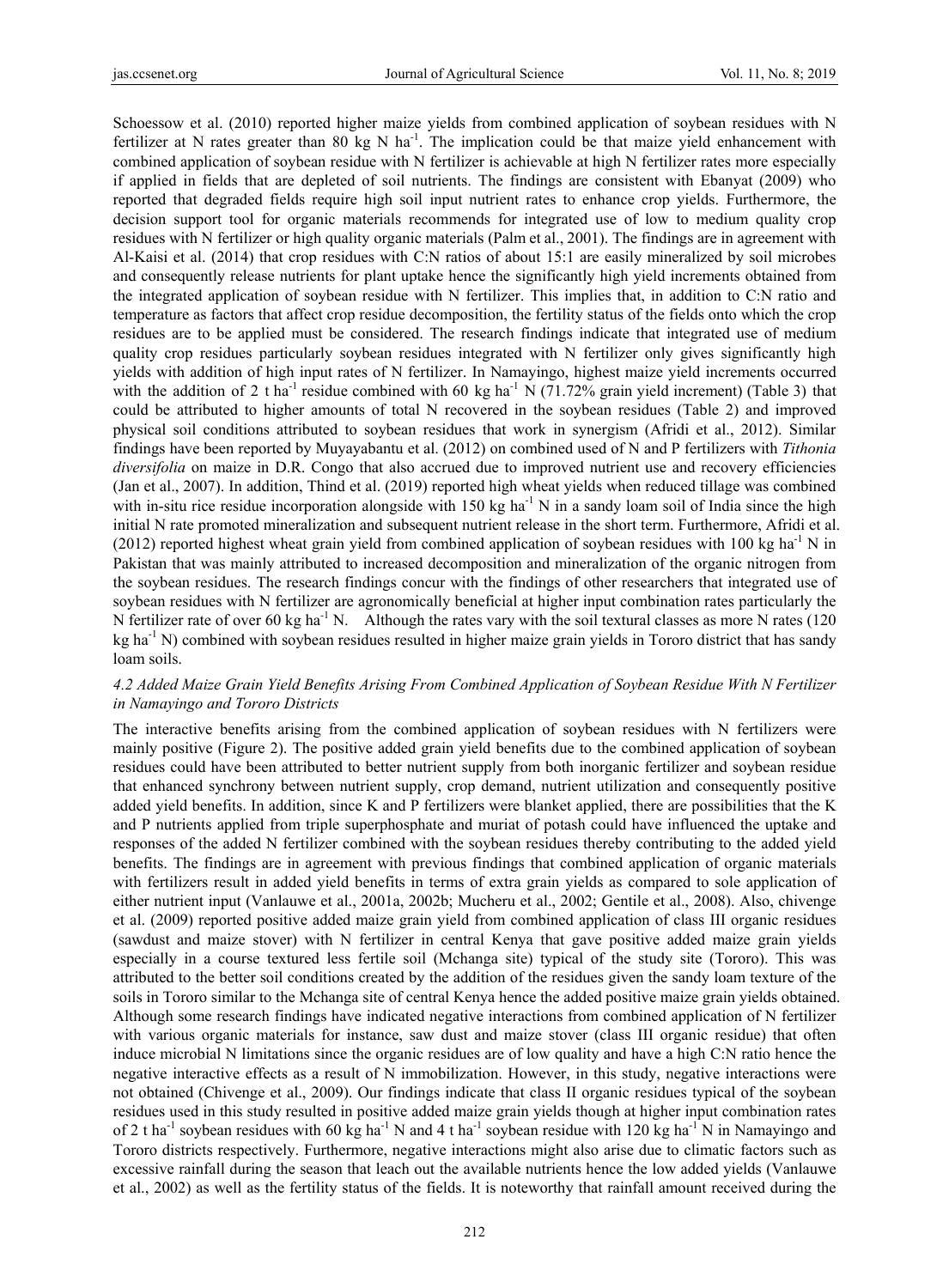experimentation was similar to the usual amounts received in the area thus ruling out aspects of nutrient losses through leaching and runoff hence the observed positive added maize grain yields at both sites.

#### **5. Conclusions**

Combining soybean residues with N fertilizer significantly improved maize yields at both study sites but the input rates varied with the sites. Generally, better maize grain yields were far better at higher nutrient combinations rates at both sites. In addition, positive maize grain yield benefits are possible with combined application of the nutrient inputs at higher than lower rates particularly if the fields are degraded. Nutrient decomposition studies are recommended for a clear understanding of nutrient release patterns in legume crop residues for maize production, including cost benefit studies on combined use of N fertilizer and soybean residue in a maize/soybean cropping system.

#### **Acknowledgements**

We are grateful to the Alliance for A Green Revolution in Africa support through the soil health project of Makerere University, Africa 2000 Network, the host farmers, field assistants who greatly contributed to the success of the research findings.

## **References**

- Afridi, M. Z., Khan, A., & Akbar, H. (2012). Integrated management of crop residue and N fertilizer for wheat production. *Pak. J. Bot., 44*(6), 2015-2019.
- Al-Kaisi, M. (2014). *Myths and facts about residue breakdown*. Iowa State University, Integrated Crop Management News.
- Bationo, A., Kihara, J., Vanlauwe, B., Waswa, B., & Kimetu, J. (2007). Soil organic carbon dynamics, functions and management in West African agro-ecosystems. *Agricultural Systems, 94*(1), 13-25. https://doi.org/ 10.1016/j.agsy.2005.08.011
- Bouyoucos, G. J. (1936). Directions for making mechanical analysis of soils by the hydrometer method. *Soil Sci., 42*, 225-230. https://doi.org/10.1097/00010694-193609000-00007
- Bray, R. H., & Kurtz, L. T. (1945). Determination of total, organic, and available forms of phosphorus in soils. *Soil Sci., 59*, 39-45. https://doi.org/10.1097/00010694-194501000-00006
- Bremner, J. M. (1960). Determination of nitrogen in soil by the Kjeldahl method. *The Journal of Agricultural Science, 55*(1), 11-33. https://doi.org/10.1017/S0021859600021572
- Chivenge, P., Vanlauwe, B., & Six, J. (2009). Does the combined application of organic and mineral nutrient sources influence maize productivity? A meta-analysis. *Plant and Soil, 342*(1-2), 1-30. https://doi.org/ 10.1007/s11104-010-0626-5
- Ebanyat, P. (2009). *A road to food? Efficacy of nutrient management options targeted to heterogeneous soilscapes in the Teso farming system, Uganda* (Doctoral Thesis, Wageningen University, the Netherlands).
- FAOSTAT. (2010). *FAO Statistics Division 2010/06 November 2010*.
- Foster, H. L. (1971). Rapid routine soil and plant analysis without automatic equipment: Routine soil analysis. *East Afr. Agric. For. J., 37*, 160-170. https://doi.org/10.1080/00128325.1971.11662519
- Foster, H. L. (1981). The basic factors which determine inherent soil fertility in Uganda. *J. Soil Sci., 32*, 149-160. https://doi.org/10.1111/j.1365-2389.1981.tb01693.x
- Garrity, D. P., Akinnifesi, F. K., Ajayi, O. C., Weldesemayat, S. G., Mowo, J. G., Kalinganire, A., ... Bayala, J. (2010). Evergreen Agriculture: a robust approach to sustainable food security in Africa. *Food Security, 2*(3), 197-214. https://doi.org/10.1007/s12571-010-0070-7
- Gentile, R., Vanlauwe, B., Chivenge, P., & Six, J. (2008). Interactive effects from combining fertilizer and organic residue inputs on nitrogen transformations. *Soil Biology and Biochemistry, 40*(9), 2375-2384.
- Gomez, K. A., & Gomez, A. A. (1984). *Statistical procedures for agricultural research* (2nd ed.). J. Wiley and Sons, NewYork.
- Hanway, J. J., & Heidel, H. (1952). Soil analysis methods as used in Iowa state college soil testing laboratory. *Iowa Agri, 57*, 1-31.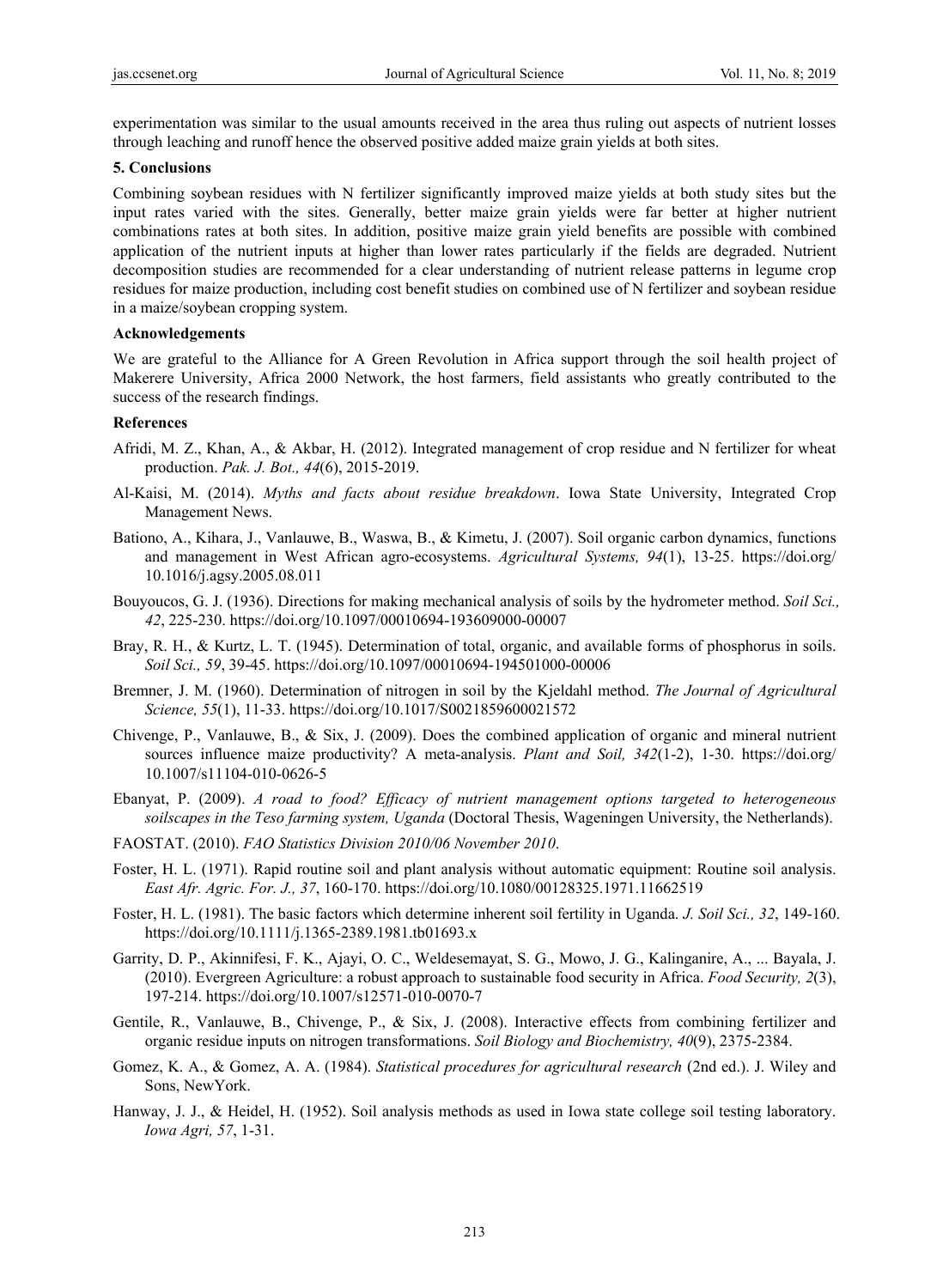- Jama, B., Palm, C. A., Buresh, R. J., Niang, A., Gachengo, C., Nziguheba, G., & Amadalo, B. (2000). Tithonia diversifolia as a green manure for soil fertility improvement in western Kenya: A review. *Agroforestry Systems, 49*(2), 201-221. https://doi.org/10.1023/A:1006339025728
- Jan, T., Jan, M. T., Arif, M., Akbar, H., & Ali, S. (2007). Response of wheat to source, type and time of nitrogen application. *Sarhad Journal Agriculture, 23*, 871-879.
- Kaizzi, K. C., Byalebeka, J., Semalulu, O., Alou, I., Zimwanguyizza, W., Nansamba, A., … Wortmann, C. S. (2012). Maize response to fertilizer and nitrogen use efficiency in Uganda. *Agronomy Journal, 104*(1), 73-82. https://doi.org/10.2134/agronj2011.0182
- Kaizzi, K. C., Byalebeka, J., Wortmann, C. S., & Mamo, M. (2007). Low input approaches for soil fertility management in semiarid eastern Uganda. *Agronomy Journal, 99*(3), 847-853. https://doi.org/10.2134/ agronj2006.0238
- Kamanga, B. C. G., Waddington, S. R., Robertson, M. J., & Giller, K. E. (2010). Risk analysis of maize-legume crop combinations with smallholder farmers varying in resource endowment in central Malawi. *Experimental Agriculture, 46*(1), 1-21. https://doi.org/10.1017/S0014479709990469
- Lal, R. (2005). World crop residues production and implications of its use as a biofuel. *Environment International, 31*(4), 575-584. https://doi.org/10.1016/j.envint.2004.09.005
- Macphee, W. S. G., & Ball, D. F. (1967). Routine determination of calcium and magnesium in soil extracts by atomic absorption spectrophotometry. *Journal of the Science of Food and Agriculture, 18*(8), 376-380. https://doi.org/10.1002/jsfa.2740180812
- Mtambanengwe, F., & Mapfumo, P. (2006). Effects of organic resource quality on soil profile N dynamics and maize yields on sandy soils in Zimbabwe. *Plant and Soil, 281*(1-2), 173-191. https://doi.org/10.1007/ s11104-005-4182-3
- Mucheru, M., Mugendi, D., Micheni, A., Mugwe, J., Kung'u, J., Otor, S. & Gitari, J. (2002). Improved food production by use of soil fertility amendment strategies in the central highlands of Kenya. *Proceedings of the 8th meeting of the African Network for Soil Biology and Fertility research, Nairobi, Kenya* (pp. 92-108).
- Muna, M. M., Mugendi, D. N., Pypers, P., Mugwe, J., Kung'u, J., Vanlauwe, B., & Merckx, R. (2013). *Enhancing maize productivity and profitability using organic inputs and mineral fertilizer in Central Kenya small-hold farms*.
- Muyayabantu, G. M., Kadiata, B. D., & Nkongolo, K. K. (2012). Response of maize to different organic and inorganic fertilization regimes in monocrop and intercrop systems in a sub-Saharan Africa region. *Journal of Soil Science and Environmental Management, 3*(2), 42-48.
- Okalebo J. K., G. K. W., & Woomer P. L. (2002). *Laboratory Methods of Soil and Plant Analysis: A Working Manual* (2 nd ed.). SACRED-Africa, Nairobi, Kenya.
- Okalebo, J., Palm, C., Gichuru, M., Owuor, J., Othieno, C., Munyampundu, A., … Woomer, P. (1999). Use of wheat straw, soybean trash and nitrogen fertiliser for maize production in the Kenyan highlands. *African Crop Science Journal, 7*, 423-431. https://doi.org/10.4314/acsj.v7i4.27736
- Palm, C. A., Gachengo, C. N., Delve, R. J., Cadisch, G., & Giller, K. E. (2001). Organic inputs for soil fertility management in tropical agroecosystems: Application of an organic resource database. *Agriculture, Ecosystems & Environment, 83*(1-2), 27-42. https://doi.org/10.1016/S0167-8809(00)00267-X
- Schoessow, K. A., Kilian, K. C., & Bundy, L. G. (2010). Soybean Residue Management and Tillage Effects on Corn Yields and Response to Applied Nitrogen. *Agronomy Journal, 102*(4), 1186-1193. https://doi.org/ 10.2134/agronj2010.0033
- Schröder, J. (2005). Revisiting the agronomic benefits of manure: A correct assessment and exploitation of its fertilizer value spares the environment. *Bioresource Technology, 96*(2), 253-261. https://doi.org/10.1016/ j.biortech.2004.05.015
- Ssali, H. (2002). Soil organic matter and its relationship to soil fertility changes in Uganda. In E. M. Nkonya et al. (Eds.), *Policies for improved land management in Uganda, Natl* (2nd, pp. 99-102). Worksh.
- Thind, H. S., Sharma, S., Singh, Y., & Sidhu, H. S. (2019). Rice-wheat productivity and profitability with residue, tillage and green manure management. *Nutrient Cycling in Agroecosystems, 113*(2), 113-125. https://doi.org/ 10.1007/s10705-018-09967-8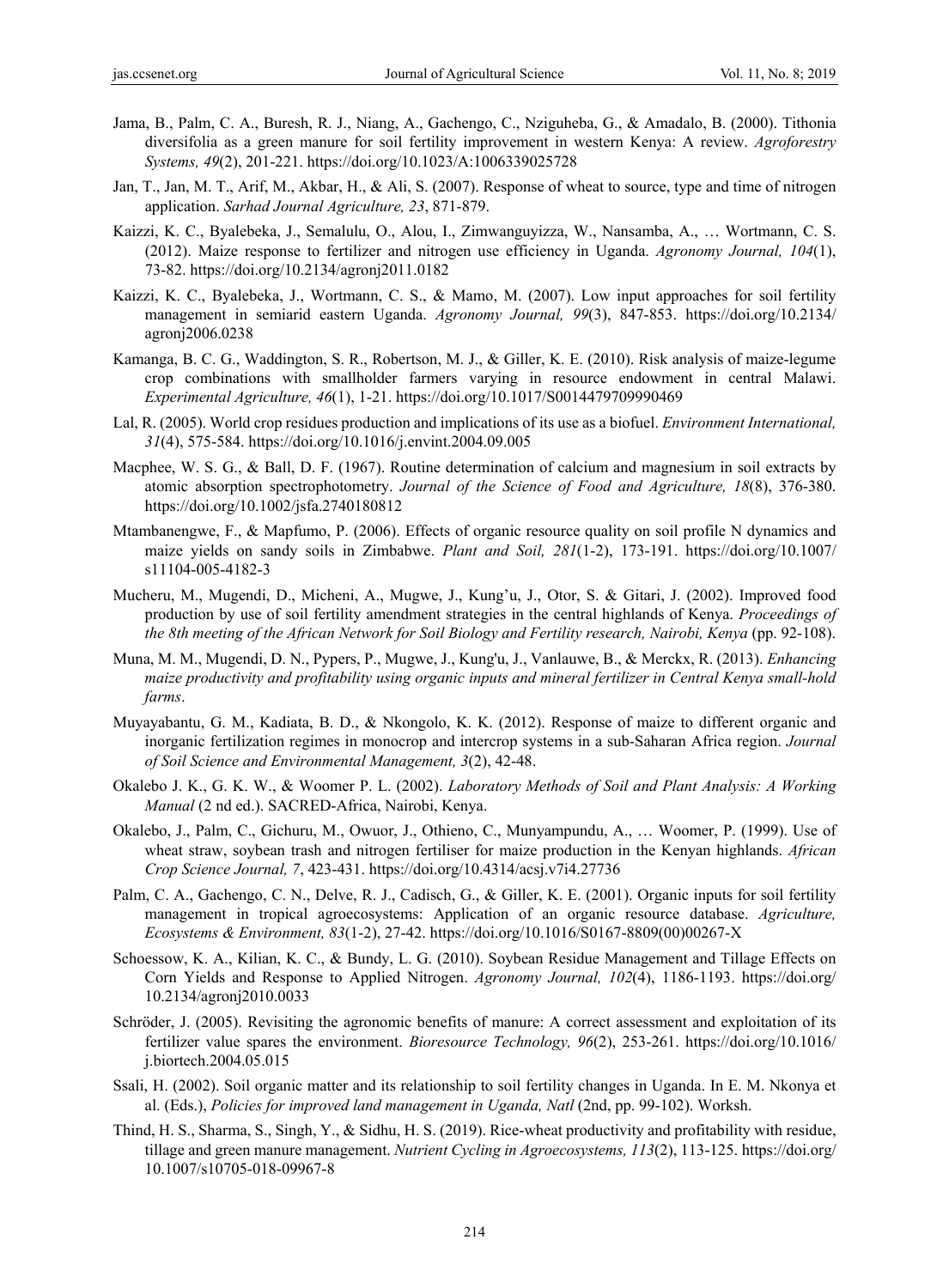- Van Vugt, D., Franke, A. C., & Giller, K. E. (2017). Participatory research to close the soybean yield gap on smallholder farms in Malawi. *Experimental Agriculture, 53*(3), 396-415. https://doi.org/10.1017/ S0014479716000430
- Vanlauwe, B., Aihou, K., Aman, S., Iwuafor, E. N., Tossah, B., Diels, J., … Deckers, J. (2001). Maize yield as affected by organic inputs and urea in the West African moist savanna. *Agronomy Journal,* 93(6), 1191-1199. https://doi.org/10.2134/agronj2001.1191
- Vanlauwe, B., Palm, C. A., Murwira, H. K., & Merckx, R. (2002). Organic resource management in sub-Saharan Africa: validation of a residue quality-driven decision support system. *Agronomie-Sciences des Productions Vegetales et de l'Environnement, 22*(7-8), 839-846. https://doi.org/10.1051/agro:2002062
- Waha, K., Müller, C., Bondeau, A., Dietrich, J. P., Kurukulasuriya, P., Heinke, J., & Lotze-Campen, H. (2013). Adaptation to climate change through the choice of cropping system and sowing date in sub-Saharan Africa. *Global Environmental Change, 23*(1), 130-143. https://doi.org/10.1016/j.gloenvcha.2012.11.001
- Wolkowski, R. P., Kelling, K. A., & Bundy, L. G. (1995). *Nitrogen management on sandy soils*. University of Wisconsin-Extension.
- Wortmann, C. S., & Ssali, H. (2001). Integrated nutrient management for resource-poor farming systems: A case study of adaptive research and technology dissemination in Uganda. *American Journal of Alternative Agriculture, 16*(4), 161-167. https://doi.org/10.1017/S0889189300009140
- Wortmann, C. S., & Eledu, C. A. (1999). *Uganda's agro ecological zones: A guide for planners and policy makers*. CIAT, Kampala, Uganda.

## **Appendix**

| Analysis of Variance          |      |          |          |       |         |
|-------------------------------|------|----------|----------|-------|---------|
| Variate: Dry Grain Yield t/ha |      |          |          |       |         |
| Source of variation           | d.f. | S.S.     | m.s.     | V.I.  | F pr.   |
| Replicate stratum             | 3    | 0.41344  | 0.13781  | 2.35  |         |
| Replicate.*Units* stratum     |      |          |          |       |         |
| Sole N                        | 3    | 10.53563 | 3.51188  | 59.83 | < 0.001 |
| Sole Residue                  | 2    | 1.25829  | 0.62914  | 10.72 | < 0.001 |
| Season                        |      | 23.02112 | 23.02112 | 392.2 | < 0.001 |
| Sole N.Sole Residue           | 6    | 2.59754  | 0.43292  | 7.38  | $-.001$ |
| Sole N.season                 | 3    | 0.24122  | 0.08041  | 1.37  | 0.259   |
| Sole Residue.season           | 2    | 1.51021  | 0.7551   | 12.86 | < 0.001 |
| Sole N.Sole Residue.season    | 6    | 2.29042  | 0.38174  | 6.5   | < 0.001 |
| Residual                      | 69   | 4.05016  | 0.0587   |       |         |
| Total                         | 95   | 45.91803 |          |       |         |

Table A1. Average maize yield response to nutrient input application in Namayingo district (average of two seasons)